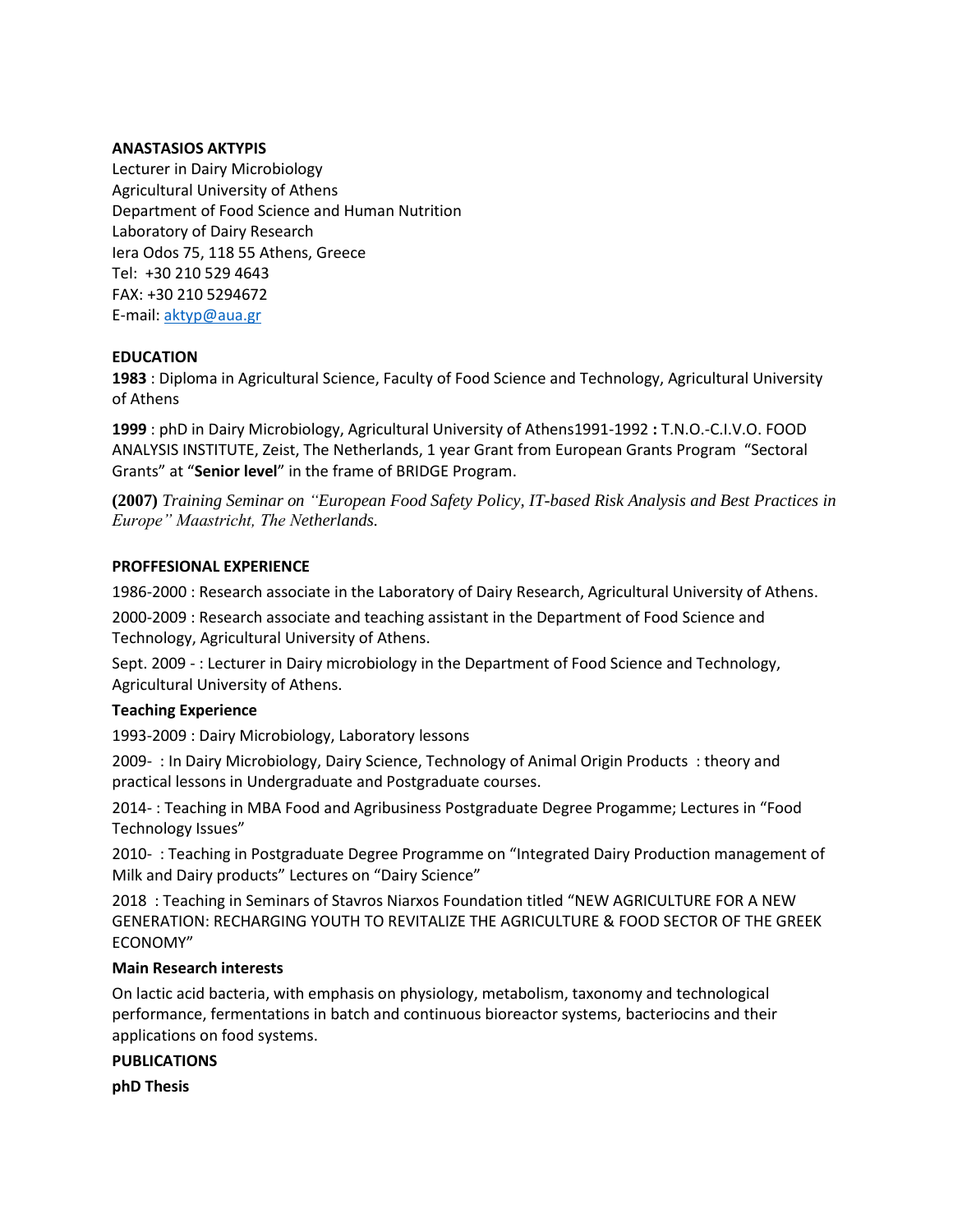Aktypis A. (1999) Production of antimicrobial substances by lactic acid bacteria strains isolated from traditional Greek dairy products. *(Agricultural University of Athens)*

# **Journal Papers**

**1. A. Aktypis,** G. Kalantzopoulos (1996).Study on bacteriocins produced by lactic cultures**.** *Medical Microbiol. Lett. 1996, 5 (SUPPL. 1), pp. S35.*

**2. A. Aktypis,** G. Kalantzopoulos, J.H.J Huis in't Veld and Bart ten Brink (1998). Purification and characterization of *Thermophilin T*, a novel bacteriocin produced by *Streptococcus thermophilus* ACA-DC 0040*. Journal of Appied. Microbiology. 1998, 84, 568-576.*

**3. A. Aktypis**, G. Kalantzopoulos (2003). Purification and Characterization of *Thermophilin 1*, a novel bacteriocin produced by *Streptococcus thermophilus* ACA-DC 0001. *Le Lait 2003, 83, 365-378*.

**4**. E. Manolopoulou, P. Sarantinopoulos, E. Zoidou, **A. Aktypis**, E. Moschopoulou, I. Kandarakis, E. Anifantakis (2003). Evolution of Feta cheese microbial flora, during traditional manufacture and ripening*. Int. J. of Food Microbiol. 2003, 82, 153-161*

*5. Georgala E, Moschopoulou A., Aktypis A. , Massouras T., E. Zoidou, Kandarakis I., Anifantakis E.* **(2004).** *Evolution of lipolysis during the ripening of traditional Feta cheese*. *Food Chemistry*2005, 39, (1), 73-80.

*6.* Manolopoulou E., S. Gioulatos, **A. Aktypis**, E. Tsakalidou, and G. Kalantzopoulos (2006) The contribution of Culture Collections in the maintenance of biodiversity. The example of the ACA-DC Collection. *Greek Journal of Dairy Science and Technology,* Issue 1, 46-58

**7.** Poirazi P, Leroy F., Georgalaki M., **Aktypis A.,** Vuyst L. and Tsakalidou F. (2007). Use of Artificial Neural Networks and a Gamma-Concept-Based Approach to Model Growth of and Bacteriocin production by Streptococcus macedonicus ACA-DC 198 under simulated conditions of Kasseri Cheese Production*. Applied and Environmental Microbiology 2007, 73, 768-776.*

**8. A. Aktypis,** M. Tychowski, G. Kalantzopoulos, G. Aggelis (2007). Studies on bacteriocin production by *Streptoccoccus thermophilus* ACA-DC 0040 in batch and fed-batch fermentations modes. *Antonie vanLeeuwenhoek 2007, 92:207-220.*

**9**. Rania Anastasiou, **Anastasios Aktypis**, Marina Georgalaki, Marina Papadelli, Luc De Vuyst and Effie Tsakalidou (2009) Inhibition of *Clostridium tyrobutyricum* by *Streptococcus macedonicus* ACA-DC 198 under conditions mimicking Kasseri cheese production and ripening. *International Dairy Journal* 19, 330-335.

**10.** Georgalaki M., M. Papadelli, E. Chassioti, R.Anastasiou**, A. Aktypis**, G. Van Driessche, B. Devreese, J. Van Beeumen L. De Vuyst and E. Tsakalidou (2011) Milk protein fragments induce the biosynthesis of macedocin, the lantibiotic produced by *Streptococcus macedonicus* ACA-DC 198. *Applied and E nvironmental Microbiology,* 76, 1143-1151.

**11.** Kaminarides S., **Aktypis A.**, Koronios G, Masouras T., Papanikolaou S (2017) Effect of fermented ovine milk by the bacteriocinogenic strain *Streptococcus thermophilus* ACA-DC 0040 on the microbiological and physichochemical characteristics of Myzithra whey cheese. International Journal of Dairy Technology*, 70,*

**12**. A Manolopoulou E., **Aktypis A.**, Matara C., Tsiomi P., Konstantinou E., Mountzouris K. (2017) *An overview of sheep farming features and management practices in the region of south western*  **Peloponnese and how they reflect on microbial load.** J Hellenic Vet Med Soc

**13**. **Aktypis A**., Panagopoulou E., Manolopoulou E. (2017) Biocontrol of *Listeria welshimeri* in yoghurt by *in situ* bacteriocin production from *Streptococcus thermophilus* ACA-DC 0040. Journal of Food Protection (Submitted)

**14. A. Aktypis,** E. Despina Christodoulou, E. Manolopoulou, A. Georgala, D. Daferera and M. Polysiou (2017) Fresh ovine cheese supplemented with saffron (*Crocus sativus L.)*: Impact on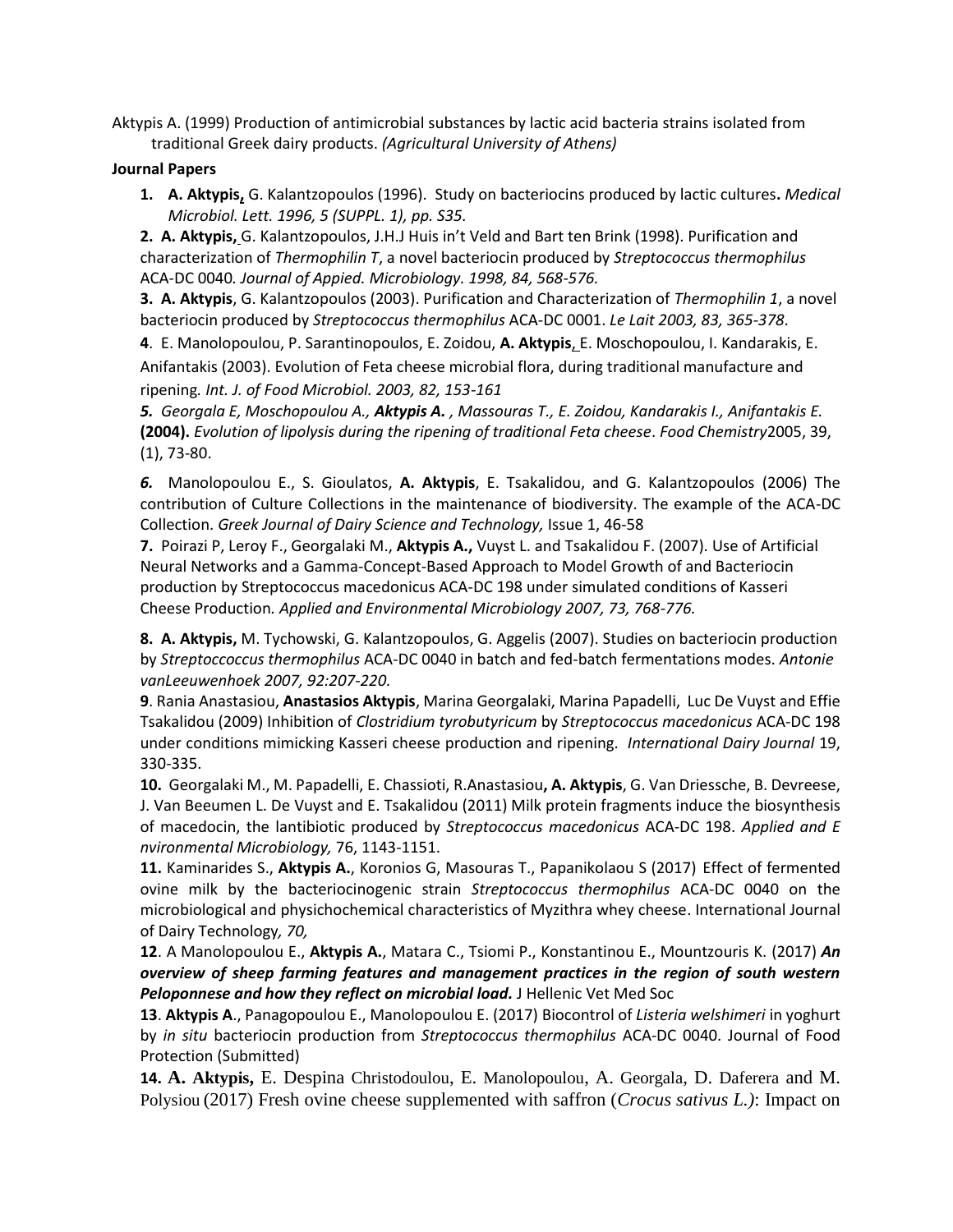microbiological, physicochemical, antioxidant, color and sensory characteristics during storage. Small Ruminant Research (Submitted)

# **Books**

**1. Aktypis A**., Manolopoulou E, Kotouza E amd Oikonomou D. (1999) "Self-employed Food Production and Processing" OEDB Eds, Athens, Greece.

# **Chapters in Books**

1. Kandarakis E., Kamparaki E. and **Aktypis A.** (1992) "Production and preservation of Lactic Acid Cultures" pp. 105-112, in: " THE LACTIC ACID CULTURES IN DAIRY MANUFUCTURING" National Dairy Committee Eds, Athens, Greece.

# **INTERNATIONAL SYMPOSIUM**

- 1. **Α. Aktypis,** E. Tsakalidou, G.kalanztzopoulos (1991*) Partial purification and characterization of an extracellural antimicrobial compound from* Lactococcus lactis *subsp.* lactis *ACA-DC 121 strain.* Bridge Programme, Meeting of Contractors, Estoril, Portugal.
- 2. *A. Aktypis, G. Kalantzopoulos and B. ten Brink (1991)* Antimicrobial activity of two thermophilic strains; some physiological and partial characterization. *1 st Meeting of "Antimicrobials leaf" of the E.C. BRIDGE T-Project on Lactic Acid Bacteria Nov. 29, 1991, De Bilt, The Netherlands.*
- 3. **A. Aktypis**, B. ten Brink & Huis int' Veld, (1992) Production of Antimicrobial Compounds by TNO thermophilic strains. 2nd *Meeting of Contractors of the* E.C. BRIDGE T-Project on Lactic Acid Bacteria,23-27 May 1992, Cork, Irland, in: p. 108 'Book of Abstracts'.
- 4. **A. Aktypis**, G. kalantzopoulos, (1993) «Biotechnology of Lactic Acid Bacteria». 3nd *Meeting of Contractors of the* E.C. BRIDGE T-Project on Lactic Acid Bacteria 3nd Meeting of Contractors in Athens, **1993.**
- 5. **A. Aktypis,** G. Kalantzopoulos, B. ten Brink, J.H.J. Huis int' Veld, (1994) Inhibition of Food spoilage microorganisms by bacteriocin producing strains of Str. thermophilus and the bacteriocin produced by them.. 4<sup>th</sup> Meeting of Contractors of the Bridge T-Project, 19-23 Oct., 1994, Oviedo, Spain, In : p. 64 Biotechnology of Lactic Acid Bacteria 'Book of Abstracts'.
- 6. G. Kalantzopoulos, E. Zoidou, E. Manolopoulou, E. Tsakalidou, **A. Aktypis**, T. Massouras and C. Georgala (1994) Isolation and identification of lactic acid bacteria from sheeps' milk and cheese. Meeting of ÉCLAIR Programme (European Collaborative Linkage of Agriculture and Industry through Research) με τίτλο 'Isolation of new starter strains of lactic acid bacteria from cheese and fermented milks'.
- 7. G. Kalantzopoulos, E. Tsakalidou, **A. Aktypis**, E. Manolopoulou, O. Anastasiou, A. Georgala, Kabaraki (1996) Study of the 'Wild Microflora' of the traditional Greek fermented Dairy products. 2<sup>nd</sup> Plenary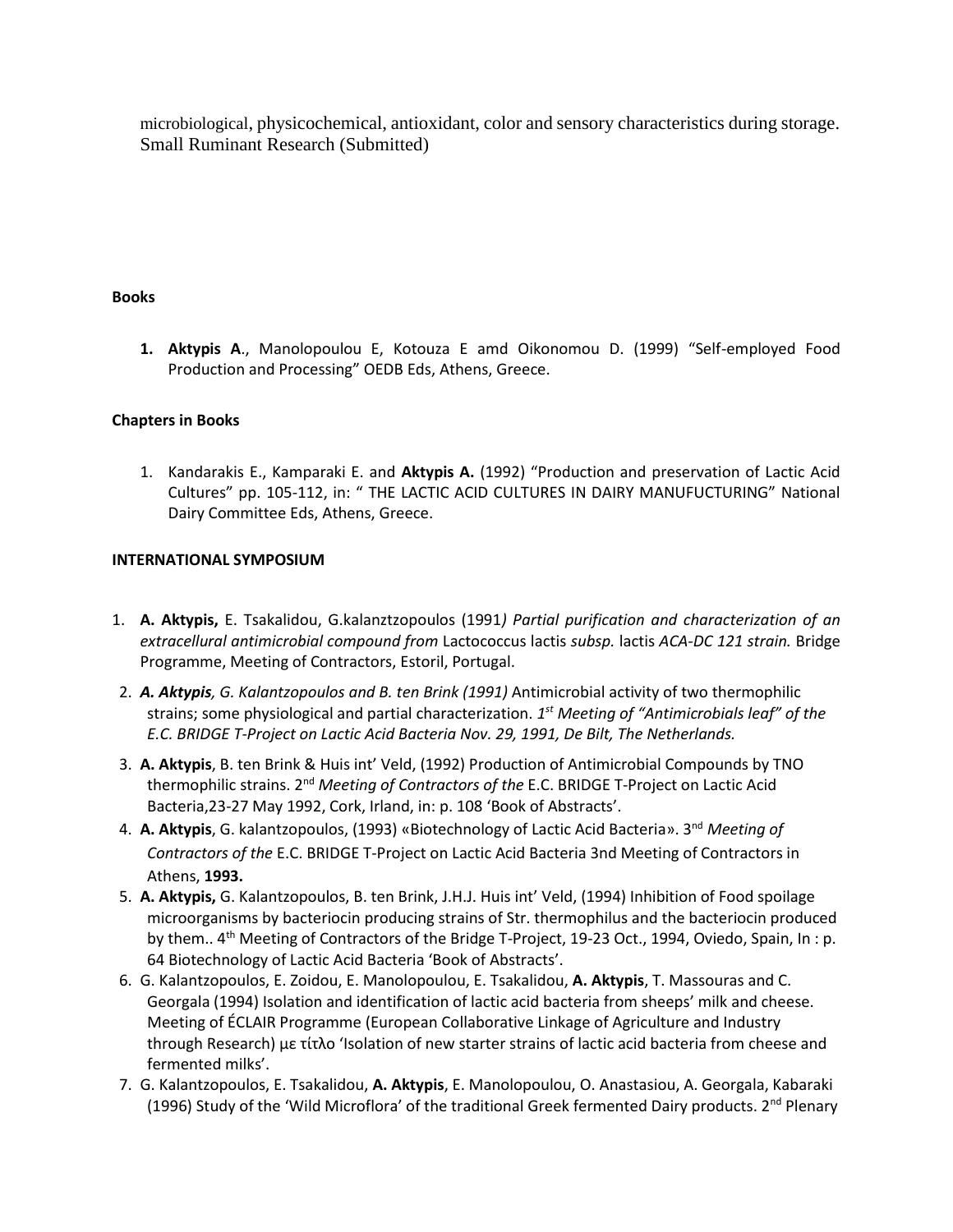Meeting of the Air Programme (The influence of native flora on the characteristics of cheeses with 'appellation d' origin protegee' (AOP) made from raw milk), Joint meeting with COST Action 95, 30 Nov.–2 Dec. 1995, Consejo, Regulador Denominacion de Origen Queso ;Idiazabal;, Granja Modelo de Arkaute, Vitoria, Spain.

- *8.* **Α. Aktypis**, G. Kalantzopoulos (1996**)** Study on bacteriocins produced by lactic cultures. *4 th Scientific Meeting of European Society of Chemotherapy Infectious Diseases (FSC), 23 May, 1996, Athens, Greece.*
- 9. G. Kalantzopoulos, E. Manolopoulou, **A. Aktypis**, E. Tsakalidou (2001) Τhe ACA-DC Greek Collection of microorganisms. **'***European Culture Collections' (ECCO) Organization Congress*, *15-16 Oct. 2001, Crete, Greece.*
- *10.* M.Georgalaki, **Α. Aktypis**, E. van den Berghe, J. Demeyere, B. Tsilia, N. Papadopoulos, L. De Vuyst, E. Tsakalidou (2004) *Streptococcus macedonicus* ACA-DC 198. Growth and bacteriocin production under conditions simulating Kasseri cheese technology. *Ripening Characterization & Technology, IDF Symposium on Cheese, 21-25 March 2004, Prague, Czech Republic.*
- 11. Georgalaki M.D., **A. Aktypis,** E. Manolopoulou, A. Gavriel, M. Papadelli and E. Tsakalidou (2005) Induction of macedocin biosynthesis, a lantibiotic produced by *Streptococcus macedonicus* ACA-DC 198. *8th FEMS Symposium on Lactic Acid Bacteria, Egmond aan Zee, The Netherlands*.
- 12. T. Massouras, I. Kandarakis, E. Zoidou, **Aktypis A.**, E. Anastasaki, E. Anyfantakis (2005) Study of physicochemical composition and nutrient profile of traditional 'Arseniko' cheese of Naxos. Me Diet 2<sup>nd</sup> International Conference on Traditional Mediterranean Diet: Past, Present and Future, 20-22 Apr., Athens, Greece.
- 13. M. Georgalaki, Y. Poirazi, F. Leroy, **A. Aktypis**, L. De Vuyst and E. Tsakalidou (2005) Modelling of growth and baxteriocin production by S. macedonicus ACA-DC 198 under conditions simulating Kasseri cheese technology. FEMS 8th Symposium on Lactic Acid Bacteria, Egmond aan Zee, The Netherlands.
- *14.* E. Manolopoulou, M.Georgalaki, Rania Anastasiou ,M. Papadelli, **A. Aktypis,** G. Zoumpopoulou, P. Maragudakis, I. Asteri, K. Papadimitriou, G. Kalantzopoulos, E. Tsakalidou (2007) The ACA-DC Greek Collection of Microorganisms. 11<sup>th</sup> International Conference on Cultural Collections, 7-11 Oct., 2007, Goslar, Germany.
- 15. Manolopoulou E., M. Georgalaki, R. Anastasiou, M. Papadeli**, A. Aktypis,** G. Zoumpopoulou, P. Maragoudakis, I. Asteri, K. Papadimitriou, G. Kalantzopoulos and E. Tsakalidou (2012) The ACA-DC Greek Collection of microorganisms. 1<sup>st</sup> Intrenational Conference of the Wordwide Traditional *Cheeses Association, Ragusa, Italy*
- 16. Manolopoulou E., M. Georgalaki, R. Anastasiou, M. Papadeli, **A. Aktypis**, G. Zoumpopoulou, P. Maragoudakis, I. Asteri, K. Papadimitriou, G. Kalantzopoulos and E. Tsakalidou (2012) The ACA-DC Greek Collection of microorganisms. *31st Annual Meeting of the European Culture Collections' Organization, Braga, Portugal*
- *17.* P. Geronikos, E. Manolopoulou, **A. Aktypis**, S. Rozakis, E. Tsakalidou, N.G. Stoforos (2014) The effect of the probiotic starter *Lactobacillus fermentum* ACA-DC 179 on the self-life and safety of the PDO Greek fresh cheese "Katiki Domokou" 3<sup>rd</sup> ISEKI\_Food 2014 Conference in Athens
- 18. **Aktypis A**., A. Katsioulis., E. Georgala, E. Manolopoulou, K. Papadimitriou and E. Tsakalidou (2015) Effect of *Lactobacillus rennini* ACA-DC 565, as adjunct culture, on microbioplogical, physicochemical and sensory characteristics of Graviera cheese. *IDF International Symposium on Sheep, Goat and other non-Cow Milk, Limassol, Cyprus*
- *19.* Manolopoulou E., **A. Aktypis**, C. Matara, P. Tsiomi, E. Konstantinou, K. Mountzouris, S. Klonaris and E. Tsakalidou (2015) Exploring Sheep Farmers' Knowledge Regarding aspects of Integrated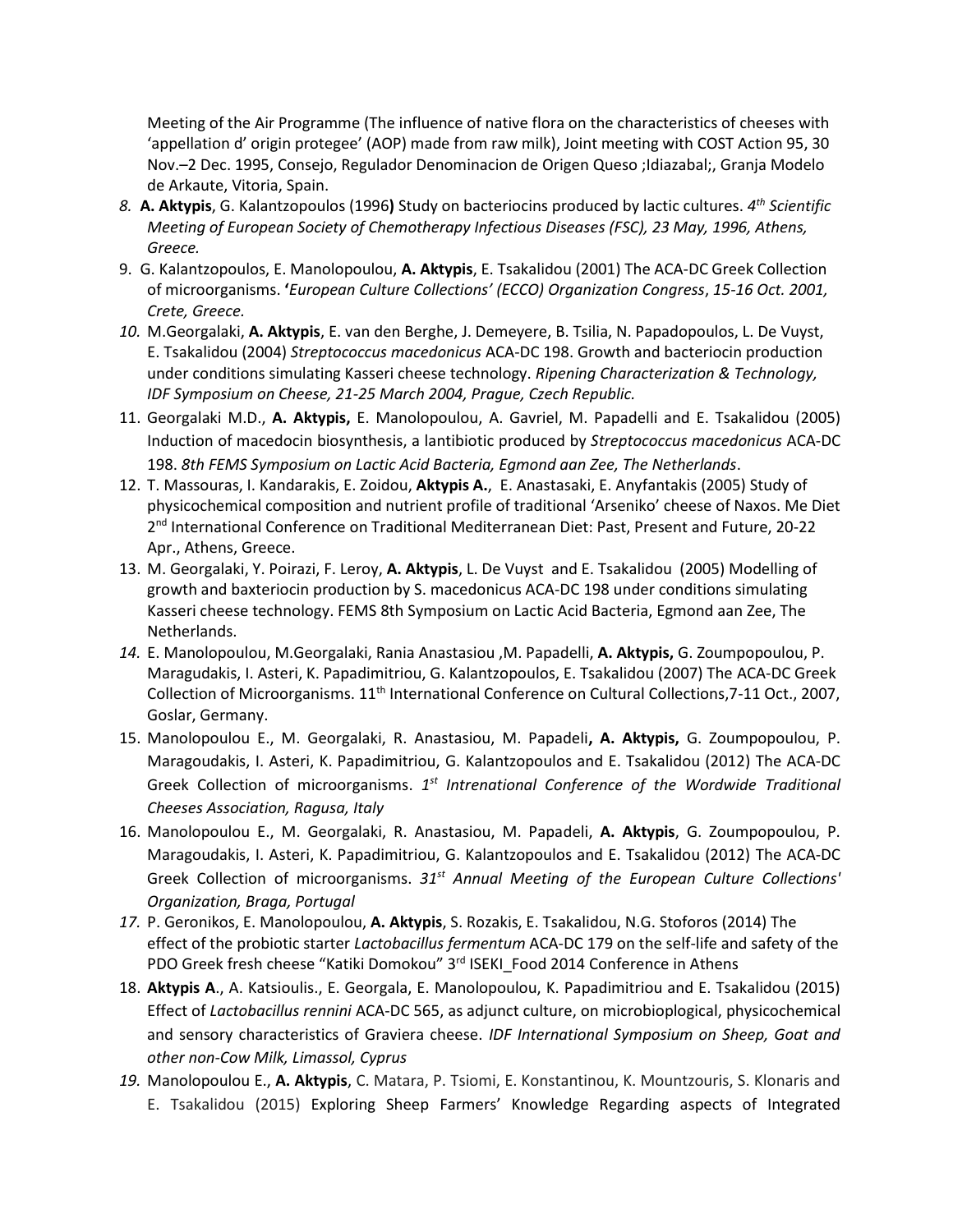Production Management of Milk and Dairy Products. *IDF International Symposium on Sheep, Goat and other non-Cow Milk, Limassol, Cyprus*

20. **Aktypis A**., Baklagi S., Georgalaki M., Manolopoulou E. (2016) Inhibition of *Clostridium sporogenes* by Streptococcus thermophilus ACA-DC 0040 under conditions simulating Gruyere cheese production and ripening. International Association of Food Protection (IAFP) Congress, Athens, Greece.

## **NATIONAL SYMPOSIUM**

- 1. Tsoumpri A., Georgala E., Tsakalidou E. and **Aktypis A** (2012) Effect of *Lactobacillus rennini* ACA-DC 565 as adjunct on the microbiological, physicochemical and sensory characteristics of Feta cheese*. 5 th National MicroBioKosmos (MBK) Conference, Athens, Greece*
- 2. **Αktypis Α**. (2012) The adjunct cultures in cheese manufacturing . *Scientific Meeting in the frame of LEADER Programme "Exploitation of Milk Products produced from ewe and goat milk originated from Mediterenean Region" Elassona, Greece (Invited lecture)*
- *3.* Evaggelia Zoidou, Theophilos Massouras, **Anastasios Aktypis**, Ioannis Kandarakis, Emmanuel Anifantakis (2011) Microbiological and physicochemical characteristics of Tinos traditional cheese "Τiraki". *4 th National Food Congress, Thessaloniki, Greece*
- *4.* **Aktypis A**., Evaggelia Zoidou, Eugenia Manolopoulou, Theophilos Massouras, Ioannis Kandarakis (2011) Microbiological characteristics of Greek Traditional cheeses "Kefalotyri Kefalonias", "Ladotyri Zakynthou" and "Arseniko Naxou". *4 th National Food Congress, Thessaloniki, Greece*
- 5. Panagopoulou E., **Aktypis A.** and Drosinos E. (2010) Biocontrol of *Listeria welshimeri* in yoghurt by in situ bacteriocin production from Streptococcus thermophilus ACA-DC 0040. 3<sup>rd</sup> National *MicroBioKosmos (MBK) Conference, Thesalloniki, Greece*
- 6. Vassiliadis Α., **Aktypis Α**., Hatziloukas Ε.1 and Afendra A.-S. (2010) Transformation of a *Streptococcus thermophilus* strain with an appropriate expression vector for the study of the region responsible for the production of thermophilin. 3<sup>rd</sup> National MicroBioKosmos (MBK) Conference, *Thessaloniki, Greece*
- *7.* A. Vassiliadis, **A. Aktypis**, E. Hatziloukas & A. S. Afendra (2009) Study on the expression of *blp* region for thermophilin production by the lactic acid bacterium *Streptococcus thermophilus* ACA-DC 0040. 2 nd *National MicroBioKosmos (MBK) Conference, Athens, Greece*
- *8.* Zotou A., Nikas E., **Aktypis A**., Moschopoulou A. and Kandarakis I. (2009) Microbiological quality of a fresh soft cheese named 'Galotyri" produced from microfiltrated cow milk. 2<sup>nd</sup> National *MicroBioKosmos (MBK) Conference, Athens, Greece*
- 9. **Αktypis Α**., Μanolopoulou Ε. (2008) Lactic acid bacteria in Feta cheese manufacturing . *Scientific Meeting in the frame of LEADER Programme "Exploitation of Milk Products produced from ewe and goat milk originated from Mediterenean Region" Elassona, Greece (Invited lecture)*
- *10.* **Aktypis A**., Bakoulas D., Massouras T. and Kandarakis I. (2008) Study of the effect of the bacteriocin-producing strain Str. Thermophilus ACA-DC 0040 on the microbiological,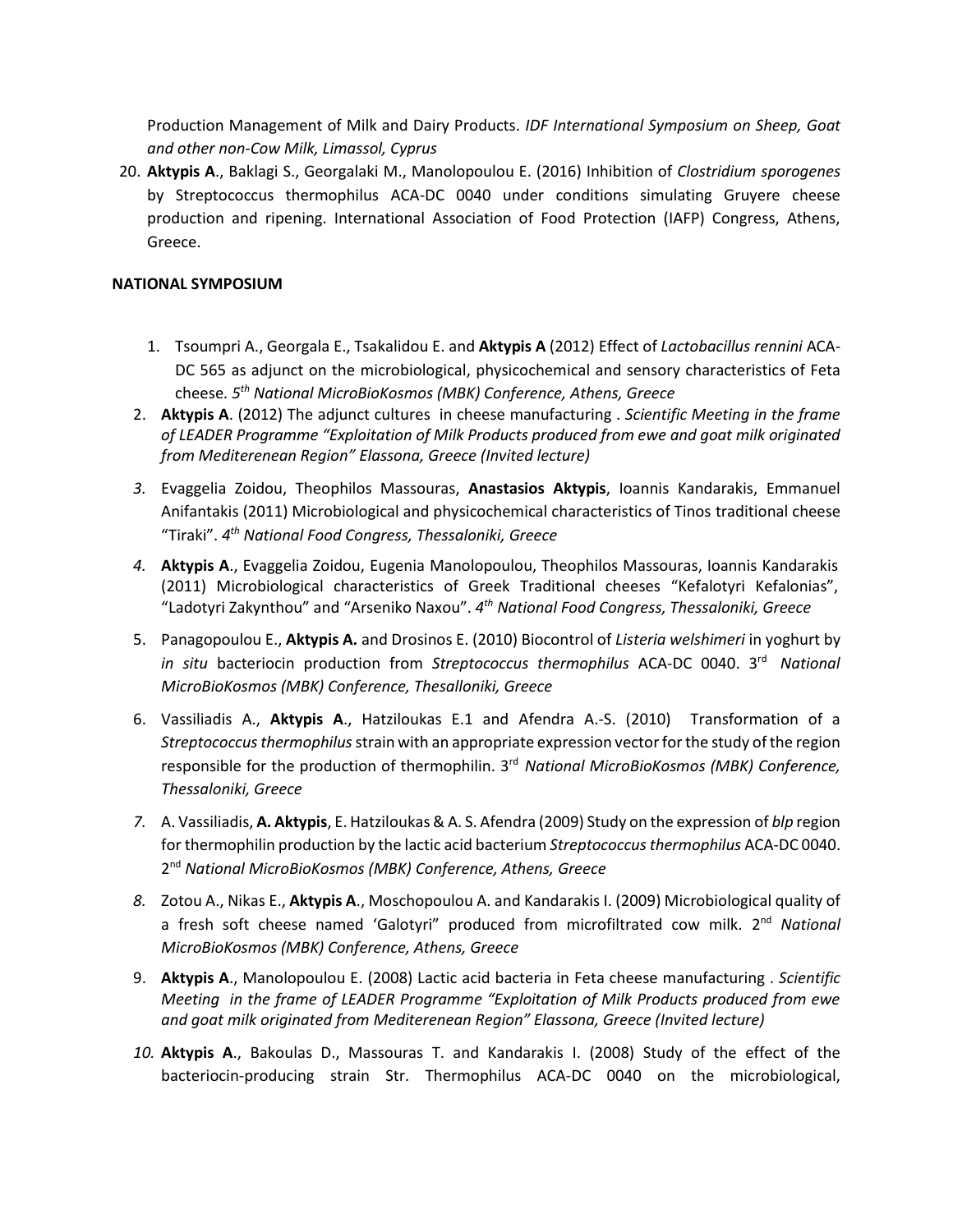physicochemical and rheological characteristics of traditional manufacturing sheep yoghurt. *1 st Greek Congress on Milk and Dairy Products, Athens, Greece*

- 11. Masouras T., Kandarakis I., **Aktypis A**., Dimitrakopoulou M., Doudi M. and Hatziemmanurl I. (2008) Microbiological and physicochemical characteristics of traditional "Ladotyri of Zakynthos" cheese. *1 st Greek Congress on Milk and Dairy Products, Athens, Greece*
- 12. **Aktypis A**., Anastasaki E., Manolopoulou E., and Kandarakis I. (2008) The applicability of a bacteriocin-producing strain Str. thermophilus in Feta cheese manufacturing *1st National MicroBioKosmos (MBK) Conference NCSR Demokritos, Athens, Dec. 12-14, 2008*
- 13. Vasiliadis Α., **Αktypis Α**., Chatziloukas Ε., Afendra Α.S. (2008) Enrichment and cloning of region *bip* of lactic acid bacterium *Sterptococcus thermophilus* ACA-DC 0040. *1 st National Microbiokosmos Conference, NCSR Demokritos, Athens, Dec. 12-14, 2008*
- 14. Μanolpoulou E., Georgalaki M., Αnastasiou R., Papadeli M., **Αktypis A**., Zoumpopoulou G., Μaragoudakis P., Asteri I., Papadimitriou K., Κalantzopoulos G. and Τsakalidou Ε. (2008) The Greek Microorganisms Collection ACA-DC. 1<sup>st</sup> National Microbiokosmos Conference, NCSR Demokritos, *Athens, Dec. 12-14, 2008*
- *15.* **Aktypis A**., Koronios G., and Kaminaridis S. (2007) Effect of added milk fermented by the bacteriocinogenic strain Streptococcus thermophilus ACA-DC 0040 to the microflora of 'Myzithra' cheese. *2 nd Greek Congress of Biotechnology and Technology of Food, Athens, Greece*
- *16.* Rania Anastasiou, **Anastasios Aktypis,** Marina Georgalaki, Marina Papadelli, Luc De Vuyst and Effie Tsakalidou (2007) Inhibition of *Clostridium tyrobutyricum* by *Streptococcus macedonicus* ACA-DC 198. 59th *Pan-Hellenic Conference of the Hellenic Society of Biochemistry and Molecular Biology Athens, Dec 9-12, 2007*.
- *17.* Sileouni B., **Aktypis A.**, Masouras t. and Kandarakis I. (2007) Evolution of microflora of the traditional cheese "Tyraki of Tinos". 2<sup>nd</sup> Greek Congress of Biotechnology and Technology of Food, *Athens, Greece.*
- *18.* Kalanzopoulos G., and **Aktypis A**. (1988) Study of susceptibility of several antibiotic |assays in milk. *2 nd Congress of the Hellenic Society of Food Scientists and Technologists, Athens, Greece*

# **Scientific Activities**

# **a) Research E.U. projects**

**-BAP** (Biotechnology Action Program) BAP-0143-GR (1986-1989) Creation of a lactic acid cultures collection. Modelling and control techniques of thermophilic mixed cultures

**-MINE** (Microbial Information Network in Europe) (1988- )

**-BRIDGE** (Biotechnology Research for Innovation, Development and Growth in Europe) LAB-T-Project BIOT-CT91-0263 (1991-1994) Improvement and exploitation of lactic acid bacteria for biotechnology purposes

**-ECLAIR** (European Collaborative Linkage of Agriculture and Industry through Research) AGRE-CT91-0064 (1991-1994) Isolation of new starter strains of lactic acid bacteria from cheese and fermented milks **b) Research Programs of GGET** :